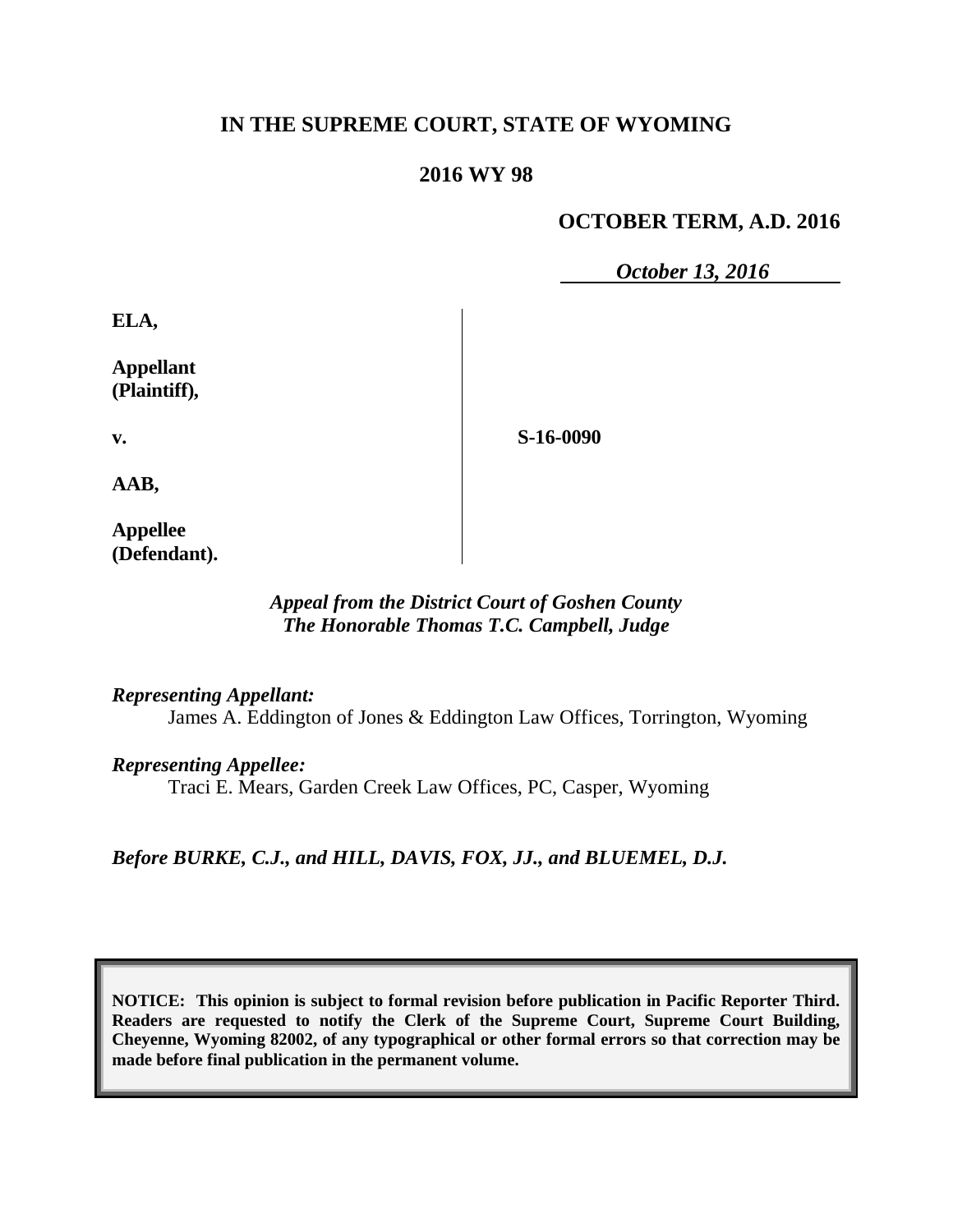**DAVIS**, Justice.

[¶1] Appellant ELA ("Father") challenges an order denying his motion to modify AAB's ("Mother") visitation of their son. Father also asserts that the district court needed to provide more or better notice for the modification hearing, and that it should not have conducted it in an hour and a half setting by telephone. We affirm.

#### **ISSUES**

[¶2] Father raises several issues, which can be refocused into the following two questions:

> 1. Did the district court abuse its discretion by denying Father's petition to modify Mother's visitation after finding there was no material change in circumstances?

> 2. Did the district court abuse its discretion by conducting the modification hearing as it did?

### **FACTS**

[¶3] The limited record on appeal provides the following facts. The parties never married, but have a son who was three at the time the issues involved in this appeal arose. After years of unremitting litigation concerning custody and related matters in Goshen County, the parties stipulated to an order setting custody and visitation, which was entered by the district court on March 31, 2014. Although that order is not in the record before us, we can infer from the information we have that Father was the custodial parent, and that Mother had defined visitation, the details of which are not known.

[¶4] A year and a half after the stipulated order was entered, on September 4, 2015, Father filed a pleading titled *Petition to Modify Visitation and Motion for Contempt and Restraining Order* ("*Petition/Motion*")*.* He asserted that a material change in circumstances occurred because Mother (1) dressed their son up like a girl, (2) drove him in a vehicle without a valid driver's license,<sup>1</sup> and (3) failed to pay child support. As a result, Father requested that Mother's visitation be supervised and that she be restrained from dressing their son up like a girl and from driving him in a motor vehicle until she obtained a valid driver's license. He also sought to have Mother held in contempt for failing to pay child support.

<sup>&</sup>lt;sup>1</sup> Mother's license was suspended for reasons that are not clear in the record.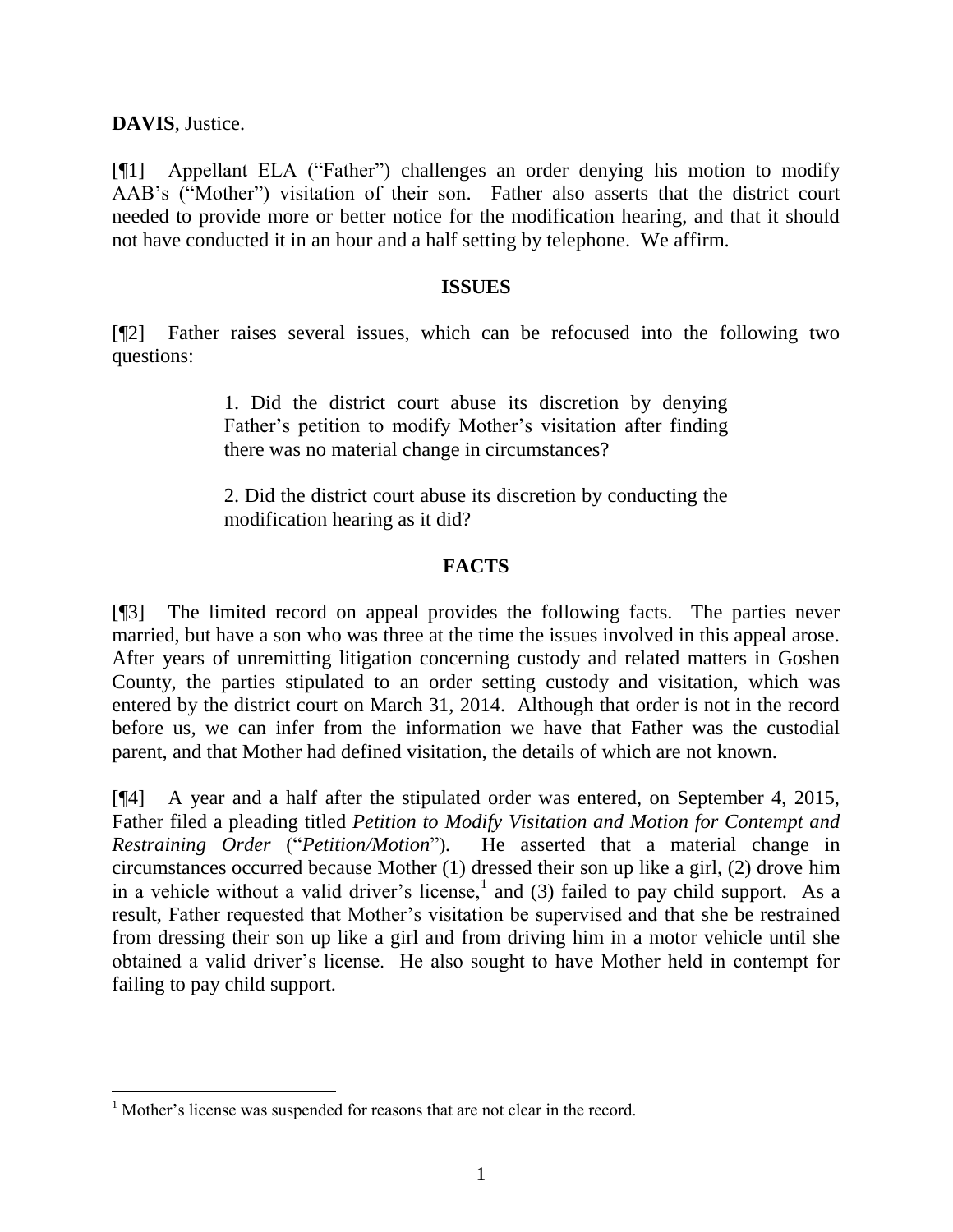[¶5] Father also filed an emergency motion for a restraining order and for supervised visitation on September 4, 2015. It included the same allegations as the *Petition/Motion*. He requested a setting for hearing on this emergency motion the same day.

[¶6] Mother did not respond to any of Father's pleadings, so a default was entered on October 5, 2015.<sup>2</sup> Although the venue of the case was in Goshen County, it was assigned to Judge Campbell, who sits in Cheyenne in Laramie County. On October 29, the judge set an hour and a half telephonic hearing on "all pending motions" for December 4, which provided just over a month for the parties to prepare.

[¶7] The December 4 telephonic hearing was not reported by a court reporter. Father, his attorney, and an expert participated in a conference call. Mother did not appear, although she was present at the earlier status and scheduling conference that led to the setting. We can glean from the record that Father was able to present his case and offer evidence in support of a modification. Father testified, as did the expert (the child's counselor), and various exhibits were received in evidence.

[¶8] On December 31, 2015, the district court entered an *Order Denying Motion to Modify and Granting Motion for Contempt*. It found that the uncontroverted evidence showed that Mother had failed to pay child support, and that her failure constituted a willful violation of the district court's previous orders. Consequently, the district court granted Father's motion to hold her in contempt, and in accord with Wyo. Stat. Ann. § 20-2-204(b) (LexisNexis 2015), ordered her to comply with child support obligations and to pay a minimum of \$50.00 per month towards the arrearage created by her violation. It also ordered that she pay Father's attorney's fees.

[¶9] The district court denied Father's motion for modification of Mother's visitation. It reasoned:

> 3. The uncontroverted evidence of driving without a license, combined with the opinion of the minor's counselor that mother's parenting decisions regarding dressing of the minor and engaging in other gender inappropriate behavior are harmful to the boy are not, taken together, sufficient evidence of a material and substantial change of circumstances justifying modification of the Court's previous orders.

> 4. The harm, as asserted, is predicated in large part on the Counselor, and Father's disagreement with Mother's behavior

 $2<sup>2</sup>$  It is not clear what response Mother was required to make due to gaps in the record. In any event, there is no indication that the district judge would have limited her participation in the hearing ultimately held if she had appeared for it.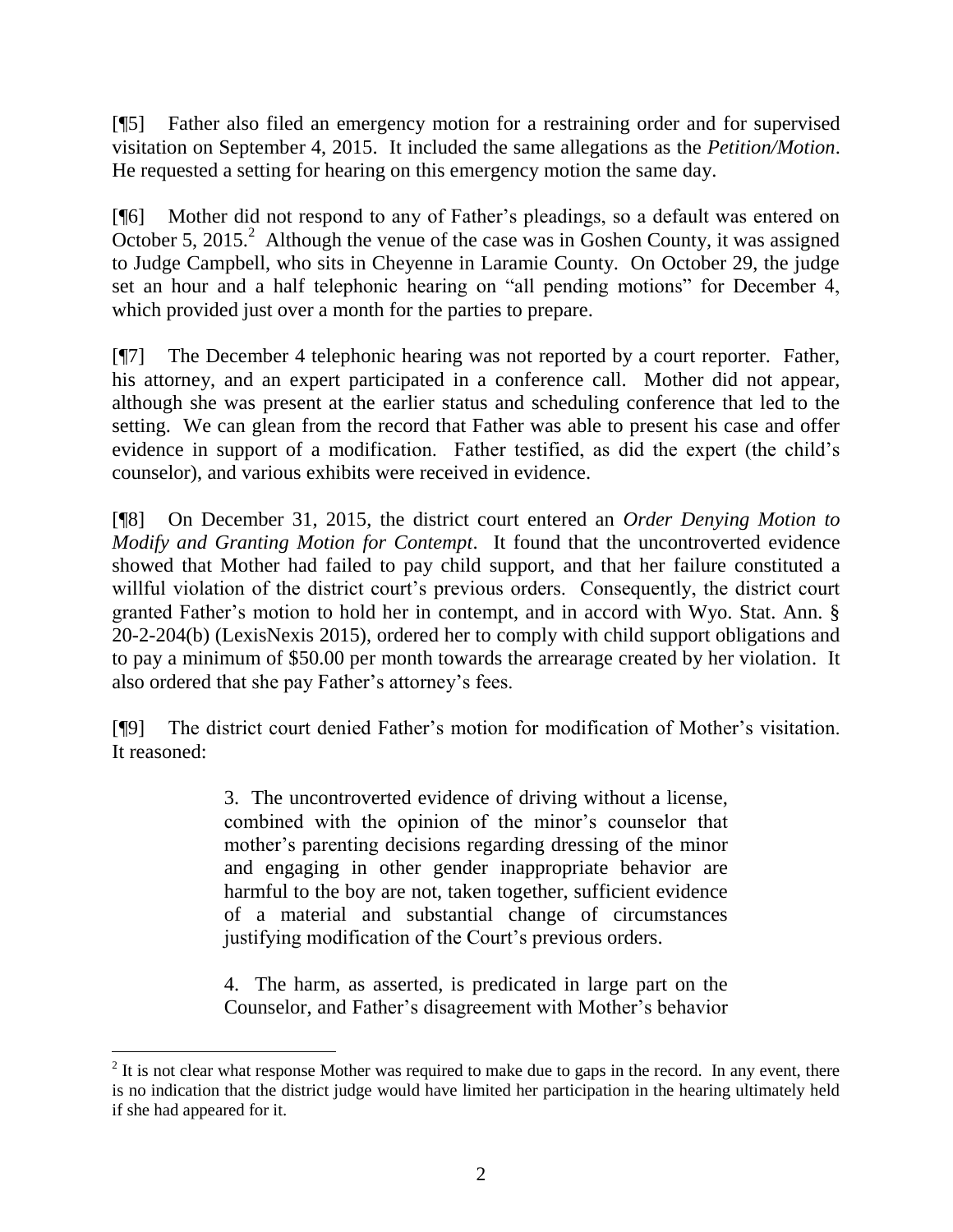and her failure to comply with their demands to change. Mother not having changed the behavior does not amount to deliberate harm to a 3 year old, and the anxiety testified to is being addressed by a licensed therapist. The testimony and opinions offered, though unrefuted, do not account for any other cause of anxious behaviors by the boy. Common sense requires the Court, and should require the Counselor to consider, that years of nearly constant litigation and the attendant uncertainty and emotional stress of having parents at odds may be contributing factors as well.

[¶10] Father subsequently filed a *Statement of the Evidence* pursuant to W.R.A.P. 3.03 because the hearing was not reported due to the lack of a request that the official court reporter do so. The district court settled the record by confirming the accuracy of certain paragraphs of the statement. The statements confirmed are quite general, and there are therefore significant gaps as to the details of the evidence presented at the hearing.<sup>3</sup>

### **DISCUSSION**

### *Denial of Modification*

[¶11] Father argues that the district court abused its discretion in denying his request to limit Mother to supervised visitation, at least for a time. Relying on the district court's order settling the record of the hearing, he contends that he established a material change in circumstances. In particular, he points to testimony by the counselor that it was negative and harmful for the boy to be dressed as a girl, and that it was the cause of an anxiety disorder.

l <sup>3</sup> We take this opportunity to highlight how important transcripts of court proceedings are for appellate review. Prudence suggests that counsel consider having all proceedings reported so there are no bumps down the road when an appeal is taken. *See* Tyler J. Garrett, *Anatomy of a Wyoming Appeal: A Practitioner's Guide for Civil Cases*, 16 Wyo. L. Rev. 139, 155 (2016) (explaining that the Wyoming Supreme Court has made clear that if an appellant intends to assert that a finding or conclusion is unsupported by the evidence or contrary to the evidence, a transcript of all evidence relevant to such finding or conclusion should be included in the record, otherwise the regularity of the trial court's judgment and the competency of the evidence upon which that judgment is based must be presumed). Litigants are no longer required to pay a daily fee to have the reporter stenographically record the proceeding, and they must pay for a transcript only if they order it for use in an appeal or other proceeding. *See* 2014 Wyo. Sess. Laws ch. 18, § 1 (repealing the daily fee in Wyo. Stat. Ann. § 5-3- 410(a) to (d)); Wyo. Stat. Ann. § 5-3-410(e) (LexisNexis 2015) (setting fees for transcript original and copies). A reporter must be requested three working days before a hearing. Uniform Rule for District Courts 904. Requesting that a hearing be reported is cheap insurance against an erroneous decision. In this case, Appellant's counsel indicates that he did not request a reporter because he did not realize that the modification was set for hearing along with the other requests for relief he had filed. See discussion below.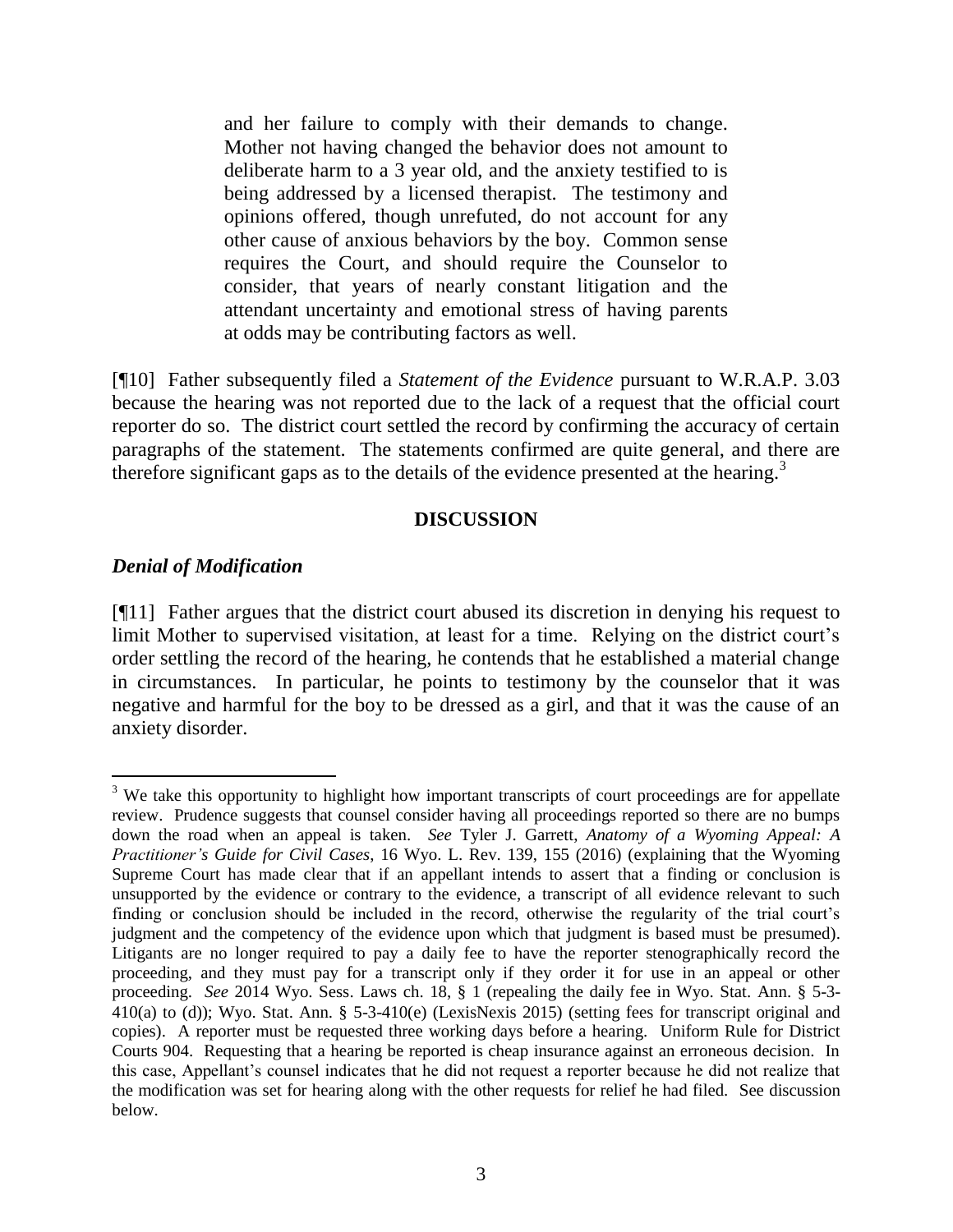[¶12] This Court will not interfere with a district court's decision regarding modification of custody unless there is a procedural error or a clear abuse of discretion. *Gjertsen v. Haar*, 2015 WY 56, ¶ 11, 347 P.3d 1117, 1122 (Wyo. 2015). We must decide whether the district court could reasonably conclude or act as it did. *Id*. "Judicial discretion is a composite of many things, among which are conclusions drawn from objective criteria; it means exercising sound judgment with regard to what is right under the circumstances and without doing so arbitrarily or capriciously." *Id.* (quoting *Gray v. Pavey*, 2007 WY 84, ¶ 8, 158 P.3d 667, 668 (Wyo. 2007)).

[¶13] The statute controlling modification of visitation or custody states in pertinent part:

> (a) Either parent may petition to enforce or modify any court order regarding custody and visitation.

> > \* \* \*

(c) A court having jurisdiction may modify an order concerning the care, custody and visitation of the children if there is a showing by either parent of a material change in circumstances since the entry of the order in question and that the modification would be in the best interests of the children pursuant to W.S.  $20-2-201(a)$ ...

Wyo. Stat. Ann. § 20-2-204(a), (c). We have explained that district courts must make a two-step inquiry when they decide whether to grant a petition to modify an order:

> The first step requires a showing that there has been a material change in circumstances since the entry of the order in question. Because of the res judicata effect afforded custody orders, such a finding is a threshold requirement. The district court does not properly acquire jurisdiction to reopen an existing custody order until there has been a showing of a substantial or material change of circumstances which outweigh society's interest in applying the doctrine of res judicata to a custody order. In short, unless the district court finds a material change in circumstances, it cannot proceed to the second step—determining whether a modification would be in the best interests of the child.

*Gjertsen*, ¶ 13, 347 P.3d at 1122-23 (citations and quotation marks omitted). The change in circumstances must affect the welfare of a child before it will be considered sufficient to justify reopening a decree or custody/visitation order. *Id.*, ¶ 29, 347 P.3d at 1126. The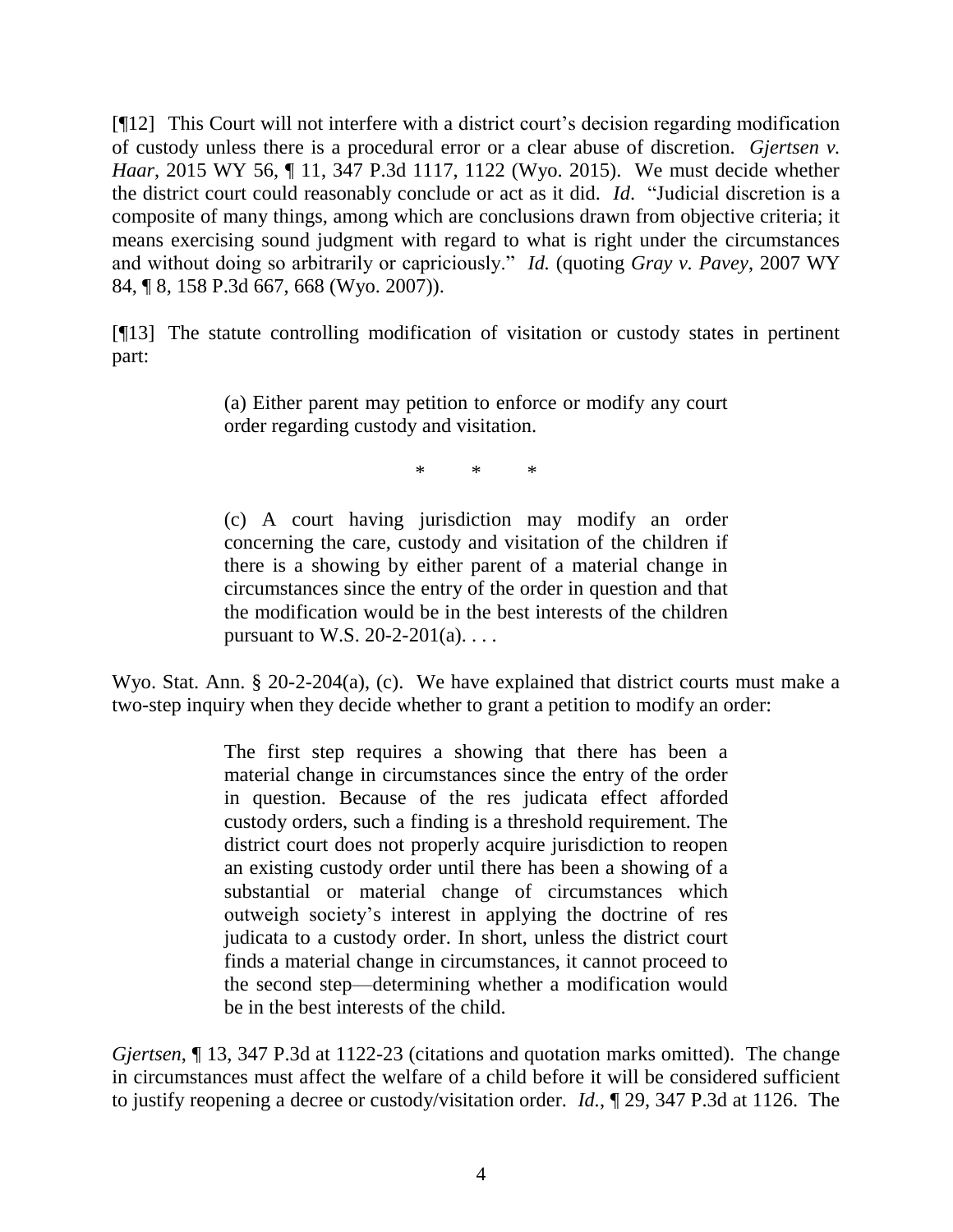district court's determination of whether a material change in circumstances occurred is primarily factual and entitled to great deference. *Id.*

[¶14] It is true based on the settled record of the hearing that the child's counselor testified that dressing the parties' son up as a girl was harmful and that it caused him to suffer an anxiety disorder. She recommended supervised visitation until Mother could be evaluated.

[¶15] Neither judges nor juries are required to accept expert testimony when acting as the trier of fact. *Kobos By and Through Kobos v. Everts*, 768 P.2d 534, 551 (Wyo. 1989). We instruct juries as follows regarding expert witnesses:

> An expert witness may offer opinions on questions regarding the issues in the case to assist you in deciding the issues. You are not bound to accept an expert's opinion as conclusive, but should give it the weight to which you feel it is entitled.

> In determining the weight, if any, to be given to an opinion, you may consider the qualifications of the expert, the credibility of the expert, the information upon which the opinion is based, and the reason for the opinion. You may disregard any opinion if you find it to be unreasonable or not adequately supported.

2015 Wyoming Civil Pattern Jury Instruction 1.02D. The same rule applies to district judges when they act as the trier of fact.

[¶16] The district court found that Mother's practice of dressing her son as a girl was being adequately addressed in counseling. The record does not reflect the frequency of these incidents, which may have been a factor in its decision. The court also found that the counselor's opinion did not take into account other possible causes of anxiety, such as the unremitting conflict between his parents. In summary, it found that the conflict was a continuing issue between the parties, and not a change. Implicitly it found that the child's welfare was being preserved under the status quo, or that any change had not been adequately shown to affect his welfare.

[¶17] Although the court did not directly address the issue of driving without a license, the order settling the record did not reflect that Mother drove in a manner which was likely to threaten the child's welfare. We can appreciate, however, that there is a risk that the child might at a minimum be traumatized if she was arrested when he was with her.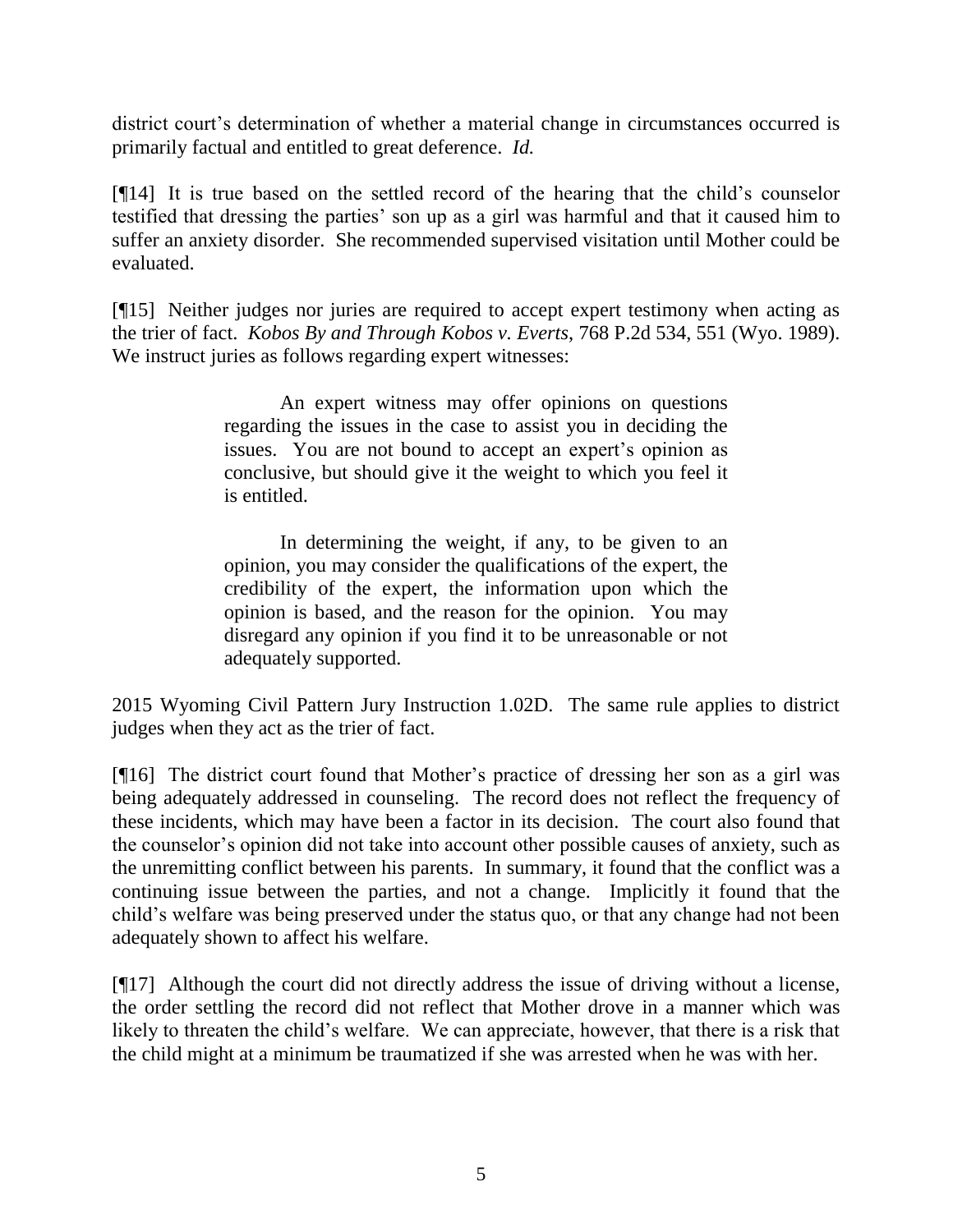[¶18] However, despite the fact that the district court settled the record, the absence of a transcript limits our review to some extent. We do not know the degree to which the counselor's qualifications were explored, whether her testimony reflected a bias, or precisely what information her opinions were based upon. The district court heard more than the settled record tells us. Mother's behavior certainly seems odd, concerning, and in the case of driving without a valid license, illegal. We acknowledge that other judges might have found a material change of circumstances and that the child's best interests required supervised visitation until things could be sorted out on the limited information we have. Perhaps members of this Court would have as well. However, we cannot retry this case on appeal or substitute our judgment for that of the district court. *Lopez v. Lopez*, 2005 WY 88, ¶ 20, 116 P.3d 1098, 1103 (Wyo. 2005). We are limited to reviewing the record to determine whether the district judge abused his discretion, and on this record, we cannot find that he did.

## *Modification Hearing*

[¶19] Father also finds fault with several aspects of the modification hearing. He complains that the notice given for the modification hearing was not sufficient to inform him that his request for a change of mother's visitation was to be heard. He also contends that the hearing should have been set for longer to allow all issues to be heard, and that it should not have been conducted telephonically. Father contends that the district court abused its discretion, which resulted in a violation of his due process rights.<sup>4</sup>

[¶20] Because we afford district courts considerable discretion in conducting hearings and trials, our standard of review is for an abuse of discretion. *In re ARF*, 2013 WY 97, ¶ 26, 307 P.3d 852, 858 (Wyo. 2013). We must determine whether the district court could reasonably conclude as it did. *Id.*

[¶21] The touchstones of due process are notice and the opportunity to be heard. *Id.,* ¶ 28, 307 P.3d at 858. With regard to the amount of process due, we have explained that the notice and the opportunity to be heard must be appropriate to the nature of the case. *In re "H" Children*, 2003 WY 155, ¶ 39, 79 P.3d 997, 1008 (Wyo. 2003). "The opportunity for hearing must be appropriate to the nature of the case, and must be at a meaningful time and in a meaningful manner." *In re ARF*, ¶ 28, 307 P.3d at 858 (citations and quotation marks omitted). Thus, in certain circumstances, placing

<sup>&</sup>lt;sup>4</sup> Father also suggests that there should have been a case management order requiring a pretrial memorandum, a witness list, and an exhibit list. To the extent he contends that this would have told his attorney that a more complete hearing was contemplated, perhaps it would have. However, Wyoming Rule of Civil Procedure 26(a)(3) requires pretrial disclosures without an order of the court, which would be quite appropriate for an uncomplicated case like this. Obviously neither Father nor his attorney was surprised by the lack of a witness designation or an exhibit list, since Mother did not appear and therefore did not offer any testimony or exhibits.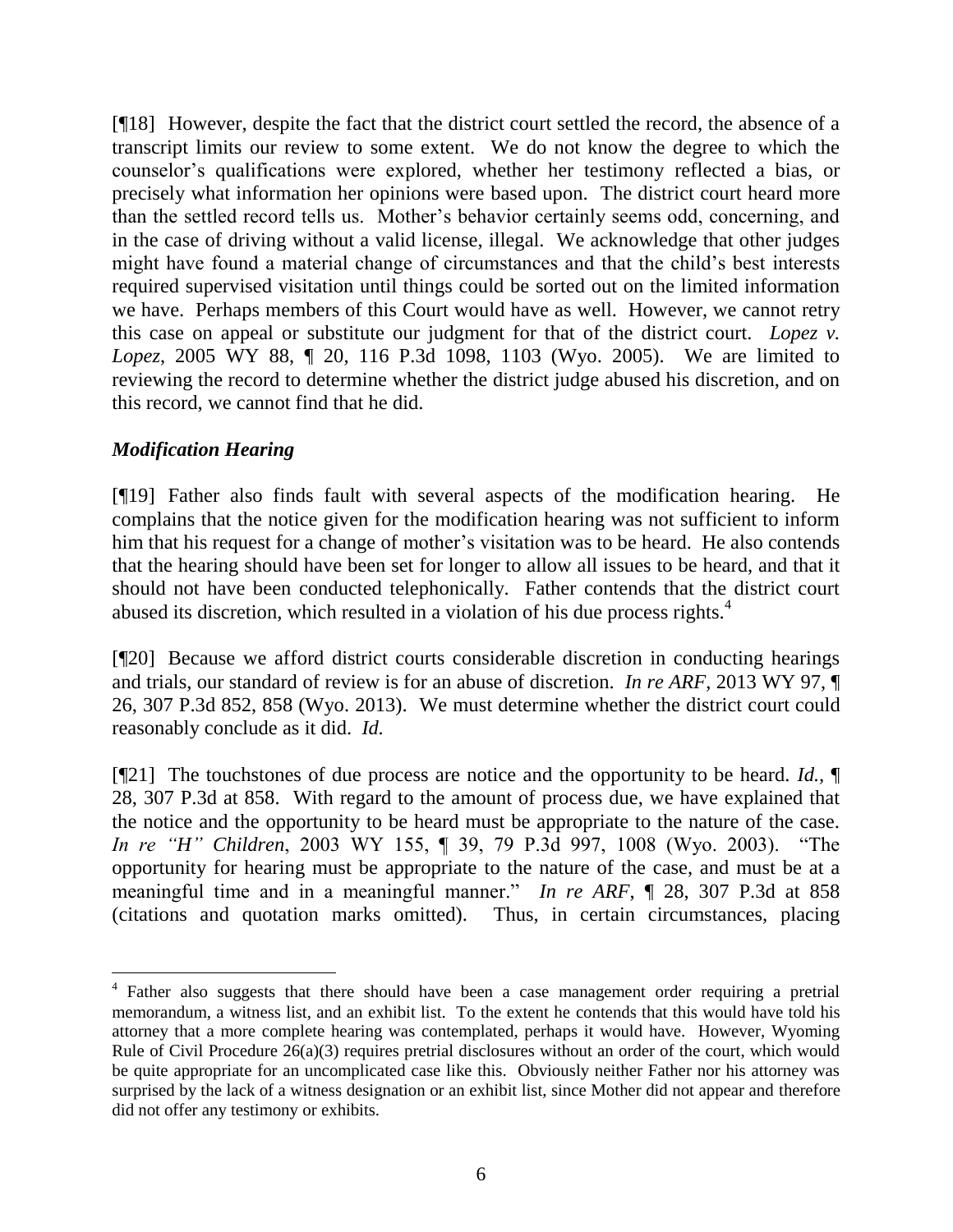unrealistic time limits on hearings or trial presentations may deprive a party of a meaningful hearing. *Id.*

[¶22] With regard to notice, the district court gave notice of the hearing thirty days out, stating in its order that "all pending motions" would be considered at that time. Father contends that the request for a change in visitation was in the form of a petition, not a motion. The title of the document, as already noted, was *Petition to Modify Visitation and Motion for Contempt and Restraining Order*. The document was therefore labeled as both a petition and a motion, and each was a request for a form of relief.

[¶23] The order was sufficient notice under the circumstances. If Father had any question as to what would be heard at the hearing, a motion for clarification or call to the district court could have cleared up any confusion. Furthermore, based upon the allegations in Father's motions, the subject matter was not complicated and he had more than enough time to prepare. In order to obtain the emergency change in Mother's visitation he sought, he would have had to prove the same things he would to obtain a more permanent change. Although he complains that he was unable to complete discovery, Father has not indicated what discovery he would have sought, or whether he did in fact seek any from Mother—who did not respond to the various motions.<sup>5</sup>

[¶24] The settled record indicates that the court informed Father that it would hear all pending motions, including the petition to modify, at the December 4, 2015 hearing. There is nothing in the record to indicate that counsel objected or asked to continue the hearing. In addition, nothing in this record indicates what additional evidence Father would have presented on a change of visitation, and thus we cannot determine whether any potential error was harmful. A record could have been made on this point by an offer of proof, in the absence of which we have no basis to determine if the claimed error would have made any difference. *See Goforth v. Fifield,* 2015 WY 82, ¶ 29, 352 P.3d 242, 248 (Wyo. 2015).

[¶25] Regarding the district court's decision to place an hour and a half time limit on the motions hearing and conduct it by telephone, the record does not reflect that the time was inadequate. Father did not raise any concerns about the time frame, even though he had a month to do so. His counsel indicates that he did not because he thought only the emergency matters were to be heard, and there was enough time for them. The settled record indicates that the court informed Father at the hearing on December 4, 2015 that it would hear all issues. As with the notice issue, there is no indication in the settled record that Father objected to the court doing so. All we know is that he proceeded to present his case. Finally, we do not know what additional evidence Father would have presented

<sup>&</sup>lt;sup>5</sup> The parties were required to make automatic disclosures in this custody and support action under Wyoming Rule of Civil Procedure  $26(a)(1.2)$  within thirty days of service. We assume Mother failed to make the required disclosure since she did not respond to Father's pleadings.